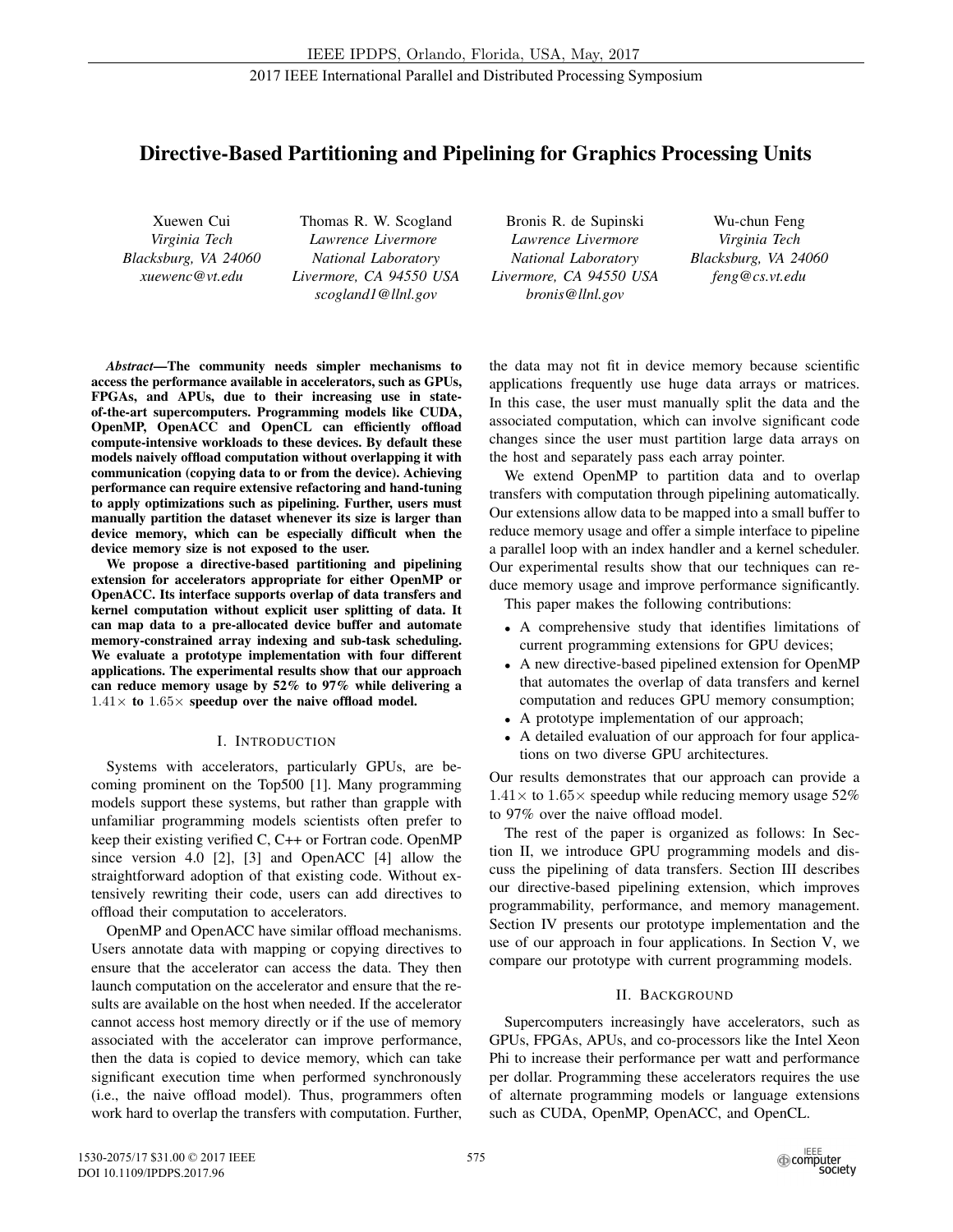OpenMP is a directive-based extension for Fortran, C and C++ that is best known for providing portable multithreading on shared-memory multicore systems. A loop can be parallelized by inserting an OpenMP directive, and further custom parallelism can be achieved with a combination of directives and runtime API calls. Since OpenMP 4.0, OpenMP has included device constructs that *target* offload to devices with potentially distinct memory spaces. This OpenMP support for accelerators is still relatively nascent, offering opportunities for improvement [5].

CUDA, a parallel computing framework from NVIDIA, targets NVIDIA GPUs. It is one of the most widely used programming models for GPUs despite its lack of portability. It provides a powerful, flexible programing interface with low-level GPU control. GPU threads are grouped as a grid of thread blocks, which are mapped to GPU streaming multiprocessors. CUDA often requires the programmer to re-factor their code significantly [6].

OpenCL is a standard, low-level model that the Khronos group maintains. OpenCL implementations offer portability across GPUs, multicore CPUs, DSPs, co-processors, and FPGAs. However, OpenCL's complex, very low-level API often requires significantly more code than even CUDA.

OpenACC directives define compute and data regions in C, C++, and Fortran programs. As with OpenMP, the programmer must identify the region to offload with directives. An unofficial offshoot of OpenMP, OpenACC provides little support for host devices or CPU-like accelerators, limiting them to the same constructs as are applied to GPUs. Nonetheless, current implementations are more mature than existing support for OpenMP 4.X. Thus, several studies have compared its directive-based approach to CUDA in terms of performance, portability, and programmability [7], [8], [9].

### III. DESIGN

Our extension automates the implementation of overlapped computation and data transfers and of computation on data arrays that are too large for device memory. Users neither need to re-factor their code nor to break down work manually. We overcome three main challenges. First, we must correctly sequence concurrent data transfers and kernel computation. Second, we must partition the computation and data so all necessary inputs and outputs for a partition fit in memory on the target device. Third, we must modify array indices to reflect the partitioned accesses.

We address these challenges by dividing the loop into several smaller chunks, which we launch with their required data transfers on different GPU streams. When the transfer of the first chunk finishes, its kernel begins execution. Each chunk's transfers are enqueued separately, and thus may run in parallel. We control the chunk size in the runtime system automatically to avoid exceeding available memory. Chunk size can be explicitly determined with the schedule()

| #pragma omp target\<br>pipeline(schedule kind[chunk size, num stream])\<br>pipeline map(map type:array split list)\<br>pipeline mem limit(mem size) |                                                           |
|-----------------------------------------------------------------------------------------------------------------------------------------------------|-----------------------------------------------------------|
|                                                                                                                                                     | pipeline() inputs                                         |
| <schedule kind=""></schedule>                                                                                                                       | scheduler to use for this region(static, adaptive).       |
| <chunk size=""></chunk>                                                                                                                             | sub-task chunk size.                                      |
| <num stream=""></num>                                                                                                                               | stream number to launch on GPU.                           |
|                                                                                                                                                     |                                                           |
|                                                                                                                                                     | pipeline map() and pipeline mem limit() inputs            |
| <map type=""></map>                                                                                                                                 | to/from/tofrom for input/ output / input & output arrays. |
| <array list="" split=""></array>                                                                                                                    | array declaration                                         |
| <mem size=""></mem>                                                                                                                                 | maximum memory usage                                      |
|                                                                                                                                                     |                                                           |
|                                                                                                                                                     | array split list structure                                |
| $<$ var $>$                                                                                                                                         | variable(array) to copy                                   |
| [split iter:size]                                                                                                                                   | split iter: split start offset, size: split range         |
| [0:m]                                                                                                                                               | other non-related dimensions                              |

Figure 1: Our proposed pipeline extension for OpenMP

clause if desired. Future work will integrate a performance model into an auto-tuning scheduler for better performance.

Our framework calculates dependencies of the current chunk and removes the data that only previous chunks require. By mapping the data array to a small pre-allocated device buffer, we copy new data arrays into the location of this stale data inside the buffer. Thus, by mapping the segment of data for a chunk into a small buffer, we significantly reduce the memory requirement of many kernels.

Figure 1 presents the clauses that our extension adds. The pipeline\_map clause extends the semantics of the map clause, which makes all data available at the beginning and/or at the end of the region. Our pipeline map clause splits the data updates and subsequent loop computation into multiple subtasks. As with the map clause, the map\_type specifies the data transfer direction.

The array split list is a new parameter that defines how to split the arrays. The format of this parameter is <var>[split\_iter:size][0:m]. The <var> is the variable or base pointer of an array. The [split\_iter:size] parameter identifies the dimension to split while split\_iter is a function of the loop variable of the subsequent loop. The function defines the split starting offset in that dimension while the size defines the range. The split currently can be performed in one or two dimensions since our runtime system supports 1D and 2D memory copies. This size parameter helps us determine the array offset. We use different internal APIs for data movement based on the subsequent loop, which we discuss later. The [0:m] parameter defines the other dimensions, which do not impact the split. The parameter helps us determine the array size. The pipeline () clause specifies which schedule to use; currently we only support *static*, but future work will support adaptive schedules.

The chunk\_size is the number of indices in the subsequent loop that we handle in each device buffer (potentially fewer in the last chunk). The num\_stream parameter determines the number of GPU streams used. This parameters determines the number of chunks that we launch asynchronously. We choose these two parameters as the key components of our framework not only because they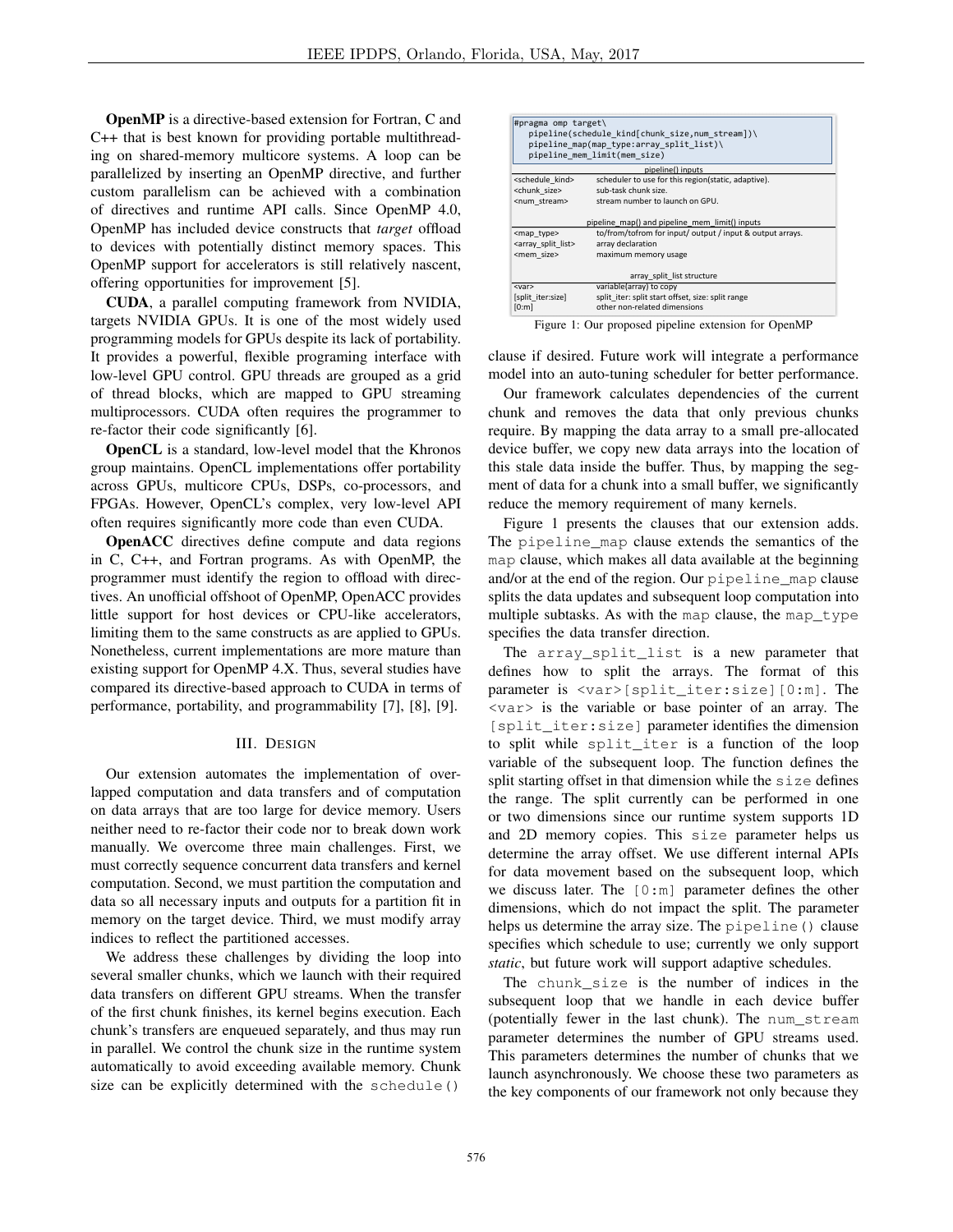```
#pragma omp target \
pipeline(static[1,3])\
   pipeline_map(to:A0[k-1:3][0:ny-1][0:nx-1])\
   pipeline_map(from:Anext[k:1][0:ny-1][0:nx-1])\
   pipeline_mem_limit(MB_256)
for(k=1;k<nz-1;k++) {
#pragma omp target teams distribute parallel for
   for(i=1;i<nx-1;i++) {
       for(j=1; j < ny-1; j++)Anext [Index3D (i, j, k)] =<br>(A0 [Index3D (i, j, k + 1)] +<br>A0 [Index3D (i, j, k - 1)] +
                (AO[Index3D (i, j,A0[Index3D (i, j,
                 A0[Index3D (i, j + 1, k)] + A0[Index3D (i, j - 1, k)] + A0[Index3D (i, j - 1, k)] + A0[Index3D (i, j - 1, k)] + A0[Index3D (i, j - 1, k)] + A0[Index3D (i, j - 1, k)] + A0[Index3D (i, k)] + A0[Index3D (i, k)] + A1[Index3D (i, k)] + A2[Index3D (i, k)] + A2[Index3D (i, k)] + A3[Index3D (i, k)] + A4[Index3D (i, k)] + A5[Index3D (i, k)] + A6[Index3D (i, k)] + A7[Index3D (i, kA0[Index3D (i,
                 A0[Index3D (i + 1, j, k)] +A0[Index3D (i - 1, j, k)]) *c1<br>A0[Index3D (i, j, k)] *c0;
                 A0[Index3D (i,
       } }
}
```
Figure 2: A stencil benchmark example

provide information to improve the data transfer between host and device, but also because they can significantly affect performance and memory use.

We can also limit memory usage with the pipeline mem\_limit() clause. The num\_stream and chunk\_size parameters determine the size of the device buffer, which we tune before we allocate the buffer to fit total memory usage within available size. The other target clauses, for example, device or private, work as previously. Currently, the pipeline\_map applies to the subsequent loop, linking it to one loop variable, which means there is only one split\_iter for each OpenMP region. Future work will extend it to support nested loops.

Figure 2 shows a three-level nested loop that performs a stencil computation in which pipeline (static $[1,3]$ ) sets chunk\_size to 1 and the number of GPU streams to 3. The to pipeline\_map clause specifies that the three-dimensional input array A0 will be pipelined. By default, we split the outermost loop. Here we denote the outer loop variable as  $k$ . We use a function of  $k$  and  $\langle$ num $\rangle$  to indicate the data chunks that we must copy before launch of the kth chunk's kernel. For instance, the [k-1:3] indicates that we must copy the  $k-1$ , k and  $k+1$ chunks in that dimension to the device before the kth kernel executes. The  $[k-1:3]$  in the first set of brackets on A0 means we split this array by its Z dimension. It defines the dependency relationship between the array and the outermost loop. For example, before kernel iteration k=t, we must copy chunk  $t-1$ ,  $t$ , and  $t+1$  of A0 to device memory. The  $[0:ny-1][0:nx-1]$  defines the other dimensions of array A0. The from pipeline\_map clause defines the output array Anext. For this array, the  $[k:1]$  indicates that each iteration only stores its corresponding chunk. The teams distribute parallel for clause still parallelizes the nested loop i and j inside loop  $k$ .

A powerful code analysis engine capable of deep analysis of code and dependencies [10] could significantly simplify our proposed extension. Potentially the compiler could determine the array definition information and even

the data dependencies. However, the assumption of these capabilities would limit the applicability of our extension to code that can be analyzed completely at compile time and complicate its adoption into the OpenMP specification. Thus, our prototype allows all parameters to be passed explicitly.

### IV. IMPLEMENTATION

Based on our proposed extension, we implement a prototype runtime framework and extend four applications to exploit it: (1) a Lattice QCD application; (2) the stencil benchmark from the Parboil benchmark suite [11]; and, from the Polybenchmark set [12], (3) the 3D Convolution benchmark; and (4) the Matrix Multiplication benchmark. We split each loop into configurable-sized chunks that are handled by different streams. Each chunk has data dependencies that must be present on the device before its kernel executes. As we already define the number of streams, chunk size, and data dependencies in our extension, we can pre-allocate a device buffer that conforms to the loop's memory usage.

We map the data from the original data space to the buffer data space and copy each chunk to its corresponding location in the buffer. Currently, we use the **mod** operator  $(\%)$  to get the offset of each chunk inside the buffer. For example, if we have a buffer that can hold four chunks, so it has positions 0, 1, 2, and 3, then, we copy chunk i to position  $(i \text{ } 8 \text{ } 4)$ . Once a data chunk is not needed for later partitions (kernels), we replace it. As long as the data is present, we schedule the corresponding subtask kernel to launch on the GPU.

While we target OpenMP syntax, more OpenACC implementations are currently available, as mentioned in Section II. Thus, we implement a prototype on top of OpenACC. We first transform the benchmarks into OpenACC as a baseline that we denote as "Naive". We implement a pipelined version ("Pipelined") of each benchmark that manually divides the iterations but does not alter array indices. Thus, it requires the full memory footprint in device memory. Finally we use our extended runtime to map the chunks to a reduced memory space ("Pipelined-buffer").

Based on the stream numbers and array declaration information, we pre-allocate a fixed-size buffer at the beginning of execution. Each array defined by the pipline\_map() clause in the OpenMP region is associated with a data region. The array dimensions, chunk\_size and num\_stream determine the size of the device buffer for this data region. Once created, our runtime records the array's information for later use. We use a static pointer for the device buffer, which we allocate in GPU memory with cudaMalloc() on NVIDIA devices or clCreateBUffer() on AMD devices. We use cudaHostalloc() to allocate pinned host memory, which avoids the data movement time from virtual to pinned buffer memory. The asynchronous memory copy is handled by cudaMemcpyAsync() for contiguous data movement; we use corresponding OpenCL functions for AMD.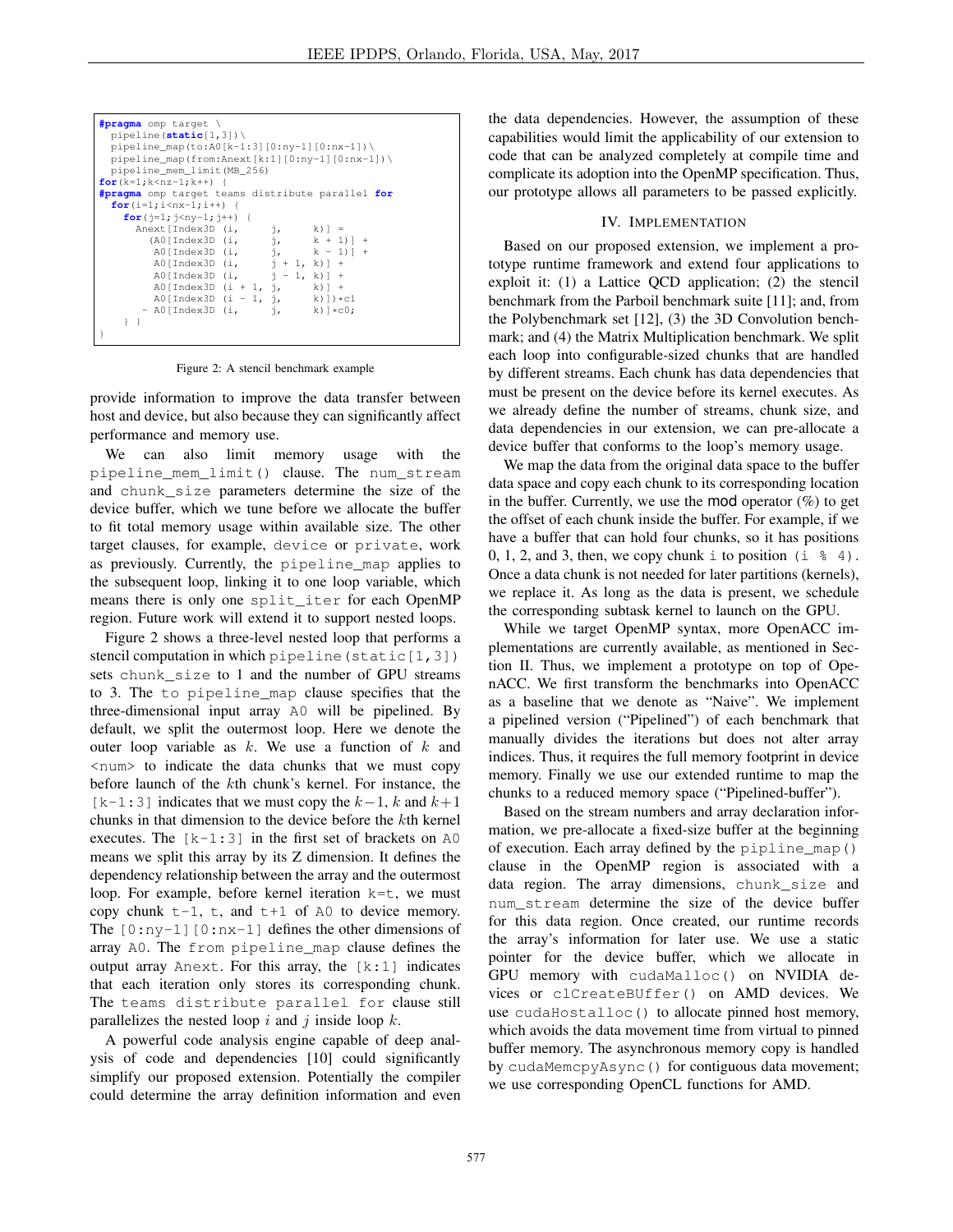We also implement a 2D array interface using cudaMallocPitch() and cudaMemcpy2DAsync() to support non-contiguous data transfer. Currently, our prototype handles non-contiguous copies for 2D arrays, which means buffering a "Block" of a matrix. If split\_iter is applied to both dimensions of a 2D array, we mark it as a 2D data region and record the corresponding information, e.g., x\_offset and y\_offset. Depending on the data dependencies of each subtask, we map the required data to this buffer and then pass the offsets in the buffer to the corresponding computation kernels.

To provide a fair comparison, we keep the OpenACC kernel structure the same as our pipelined version. Because we use a pre-allocated buffer instead of an array, we can only use deviceptr() to point to these buffer pointers inside the computation kernels. The OpenACC kernel regions are linked to different GPU streams with the async() clause. However, the data of each chunk only uses part of the buffer. Unfortunately, OpenACC runtime APIs do not support this partial array asynchronous copy. Thus, we use cudaMemcpyAsync() or clEnqueueWriteBuffer() Since OpenCL uses cl\_mem as the data type instead of a pointer, which is not compatible with deviceptr() in PGI's OpenACC for AMD OpenCL, we implement a small OpenCL kernel to extract the pointer from the cl\_mem data type before passing it to the OpenACC kernel. Since we only do this procedure once at the beginning of the benchmark when we allocate the buffer, it has little performance impact. The back-end runtime generates a new the device base pointer and corresponding offsets, leaving the body identical and making compiler analysis and index transformation unnecessary. To link this data copy to the corresponding GPU stream that the OpenACC async() clause creates, we use acc\_get\_cuda\_stream() and acc\_get\_opencl\_queue(). These APIs help us to retrieve the stream used by the async() clause to match our manual transfers with the kernels.

We do not use the OpenACC acc\_map\_data() clause to map partial host arrays to device buffers for several reasons. First, for each host array, we map different indices to one pre-allocated device buffer in a round-robin order and use an offset within the device buffer for array accesses. Second, acc\_map\_data() can only map one segment of the host array to one device buffer. Mapping multiple host array indices to different locations in the device buffer results in an error. Third, based on our experiments, using the acc\_map\_data() API with the asynchronous update directive is slower than directly using the CUDA memorycopy APIs even without asynchronous operations.

### V. EVALUATION AND DISCUSSION

We evaluate our approach on four applications: a 3D Convolution benchmark; a stencil benchmark; a matrix



Figure 3: Lattice QCD Time Distribution (left) and Normalized Speedup (right) on NVIDIA K40m

multiplication benchmark; and a production Lattice QCD application. We run our experiments on two types of GPUs: AMD Radeon 7970 and NVIDIA Tesla K40m. Our AMD experiments run on a node with an AMD Radeon HD 7970 GPU, which has 2048 stream processors and 3GB of onboard memory. Our NVIDIA experiments run on a node containing two NVIDIA Tesla K40m GPUs, each of which has 2880 stream cores and 12GB of on-board memory.

For each benchmark, we measure the performance in terms of the function that contains the GPU operations, including all transfers but ignoring time for code that is identical in all versions. We execute all test runs six times and use their average as the final result.

### *A. Initial study of the pipeline technique*

The naive offload model, i.e., synchronously copying and executing, is inefficient. Figure 3 shows a time distribution on an NVIDIA K40m of different phases in a naive *Lattice Quantum Chromodynamics (QCD)* application written with OpenACC. Data transfers consume nearly 50% of execution time, during which no computation is performed. This execution model wastes GPU and CPU compute resources during data transfers. Thus, the current standard interface still has limitations in terms of performance, programmability, and memory usage. To understand the pipeline technique and the impact of stream counts and data sizes, we first use the Lattice QCD application as a case study on the NVIDIA Tesla K40m GPU. From Figure 3, we observe that pipelining achieves a  $1.6 \times$  speedup for the small test case. As the problem size grows, the speedup increases, indicating that larger cases may approach the theoretical upper bound of  $2\times$ , which would be achieved if data transfers and computation were perfectly overlapped.

We also vary chunk size and number of streams in Figure 4. These two parameters can significantly affect performance. The number of streams value is the number of GPU streams that we use in parallel, which is the number of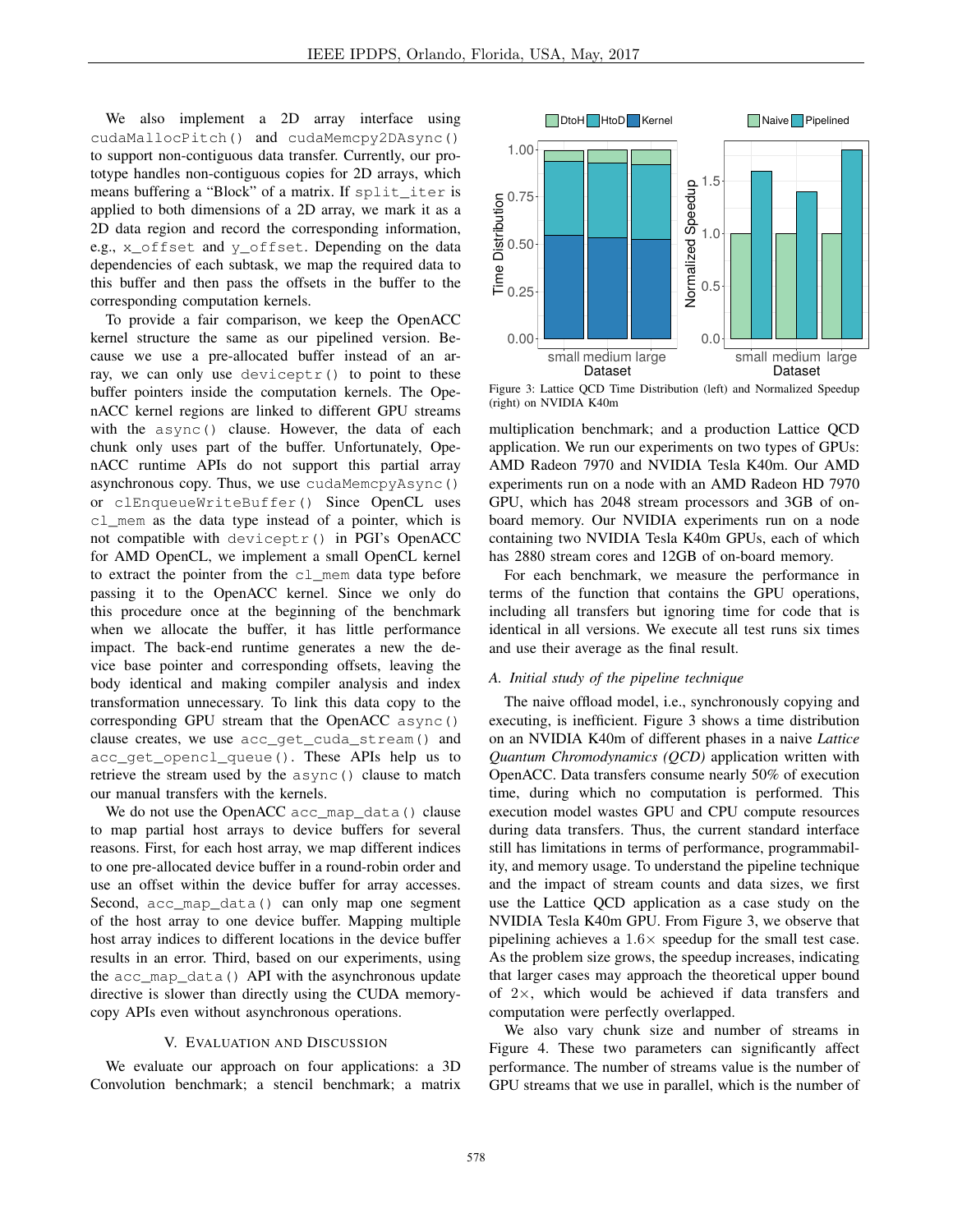

Figure 4: Different chunk sizes and GPU stream counts on NVIDIA K40m (large test case)

transfers and kernels that may simultaneously be in flight. More GPU streams could potentially hide more "bubbles" in the pipeline. However, more GPU streams requires more scheduling overhead. As we divide the task into multiple chunks, chunk size determines the size of each chunk and, thus, the number of chunks. More chunks requires more API calls, and thus more overhead. Few chunks mean that the transfers of the first input chunk and the last output chunk, which cannot be overlapped, are larger and account for more of the runtime which can degrade performance. Thus, we vary these parameters to explore the trade-off.

Figure 4 shows the results for the large test case on the K40m. Using two streams generally performs significantly better than one, showing the benefits of overlapping data transfers and computation. However, using more than four streams offers no further benefit due to increasing API and scheduling overheads while only slightly increasing potential overlap. Increasing the chunk size reduces API call and kernel launch overhead but makes load balancing harder. Increasing the chunk size usually does not adversely impact performance. Thus, we can ignore the additional overhead to use more chunks for this case. The K40m needs two streams to reach its best performance for this application.

### *B. 3D Convolution*

Many science and engineering applications use convolutions on multi-dimensional periodic data. Applications include deconvolving blurred images, signal and image processing, noise suppression, feature extraction, wave properties modeling and many others [13], [14]. We use the 3D Convolution benchmark from the Polybenchmark set as an example on which to evaluate our approach.

Figure 5 present its performance on the K40m. The Pipelined version achieves  $1.45\times$  speedup over the Naive version. Our prototype also delivers  $1.46\times$  speedup over the Naive version, which provides exactly the same performance compared to the hand-coded Pipelined version.

Figure 6 shows the memory usage across versions. Since the default test case of the benchmark is relatively large, the Naive and Pipelined versions require about 3.5 GB of





Figure 6: GPU Memory Usage Evaluation

GPU memory. Our Pipelined-buffer version only consumes 93 MB of GPU memory, which means we could save 97% of device memory. With this huge memory savings, we could potentially run much larger datasets or keep other useful data structures in device memory for a larger application.

Figure 7 shows that the number of overlapping streams affects the performance of the Pipelined version. However, using two streams no longer delivers the best performance; we instead need up to eight streams to achieve the best performance. As our results show with our other applications, the number of streams can significantly affect performance, but the ideal number of streams varies across applications.

We also find that our prototype uses slightly more memory as the number of streams increases, because we must preallocate a larger buffer as we increase the number of streams. Still, we reduce memory use 96% even with eight streams.

Figure 8 (left) shows the performance of the 3D Convolution benchmark on the AMD Radeon 7970 GPU. We first compare the Naive version with the Pipelined version. The Pipelined version is 57% slower than the Naive version,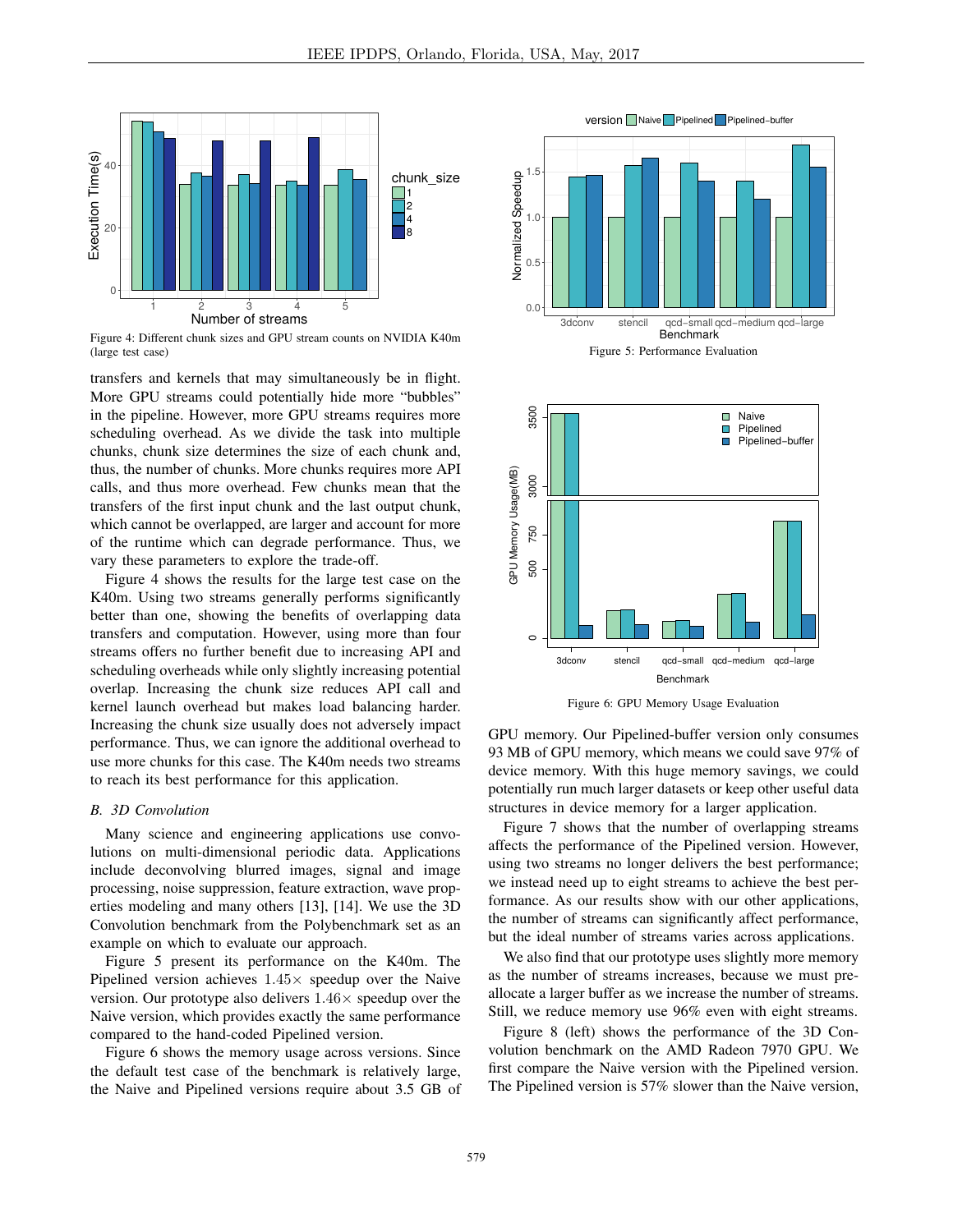

Figure 7: Execution time varying GPU stream count on NVIDIA K40m



Figure 8: 3D Convolution and Stencil performance degradation (left) and normalized speedup , varying number of chunks (right) on AMD HD 7970

which is significantly different from our NVIDIA K40 results. To understand this difference, we use the AMD APP Profiler [15] to profile the Pipelined version, which reveals that data transfer times lead to the significant performance degradation. Although the data volume that is transferred is the same, the Pipelined version takes much longer to move it: the transfer rate for the Naive version is about 6 GB/s while it is only 2 GB/s for the Pipelined version.

To ameliorate this issue, we vary the chunk size and number of streams. Our conclusions include that even if more chunks imply more API call overhead, it can be ignored on NVIDIA GPUs. However, that overhead is more significant with the AMD GPU. The AMD APP Profiler results indicate that the performance degradation arises because:

- We split the task by the outer loop into small chunks, which means the chunk size is 1 and number of chunks is the problem size in that dimension, which requires many API calls and high scheduling overhead;
- Splitting the tasks into small chunks decreases the array size of each transfer, possibly to below the data transfer

### unit size for the AMD GPU, thus limiting bandwidth.

To test our theory, we modify our code to decrease the number of chunks. We then evaluate the performance of the Pipelined version versus the Naive version as we vary the number of chunks. Figure 8 (right) shows that if we split the problem into only two chunks that we achieve  $1.2\times$ speedup over the Naive version. Performance improves as we increase the number of chunks until we use nine chunks, after which it degrades sharply. Performance is worse than the Naive version using between 20 to 50 chunks and continues to decline to the default chunk count.

### *C. Stencil*

The Parboil Stencil benchmark represents an iterative Jacobi solver of the heat equation on a 3-D structured grid, which can also be used as a building block for more advanced multi-grid PDE solvers. We implement a prototype of the stencil benchmark using our approach.

Figure 5 shows the performance evaluation for the stencil benchmark on the K40m GPU. The Pipelined version, which uses native OpenACC pragmas to pipeline the kernel computation and data transfer, achieves  $1.57\times$  speedup over the Naive version. Our Pipelined-buffer version is even faster than the Pipelined version, even including the time to handle array indexing and function calls. Our analysis finds that we only use two streams to implement the Pipelinedbuffer version. However, we assign one stream to handle each subtask with the OpenACC async() clause, which indicates that it uses the maximum number of available GPU streams by default. Although more GPU streams could potentially hide more bubbles in the pipeline, they require more scheduling and API calls and can create contention overhead. Overall, these effects have more overhead than the benefit from overlapping data transfer and kernel computation. Since these parameters are building blocks of our schedules, we evaluate their impact, as Figure 7 shows.

We observe that the Pipelined version uses eight (8) streams by default, which explains its execution time of 6.48 seconds in Figure 5. Further, as we increase the number of streams, the execution time of the Pipelined version increases dramatically while our Pipelined-buffer version remains stable. If we limit the number of streams to two instead of using the default eight streams, the Pipelined version performs best. However, as the stream count increases, the performance crosses over: with over six streams, the Pipelined-buffer version is faster. Either pipelined version provides at least  $1.5 \times$  speedup over the Naive version.

Figure 6 shows the memory usage of our prototype for the Stencil benchmark. Our Pipelined-buffer version reduces memory consumption nearly 50% compared with the Pipelined version. Further, the GPU runtime and scheduler, rather than the data set, consume a large portion of the memory for this small test case.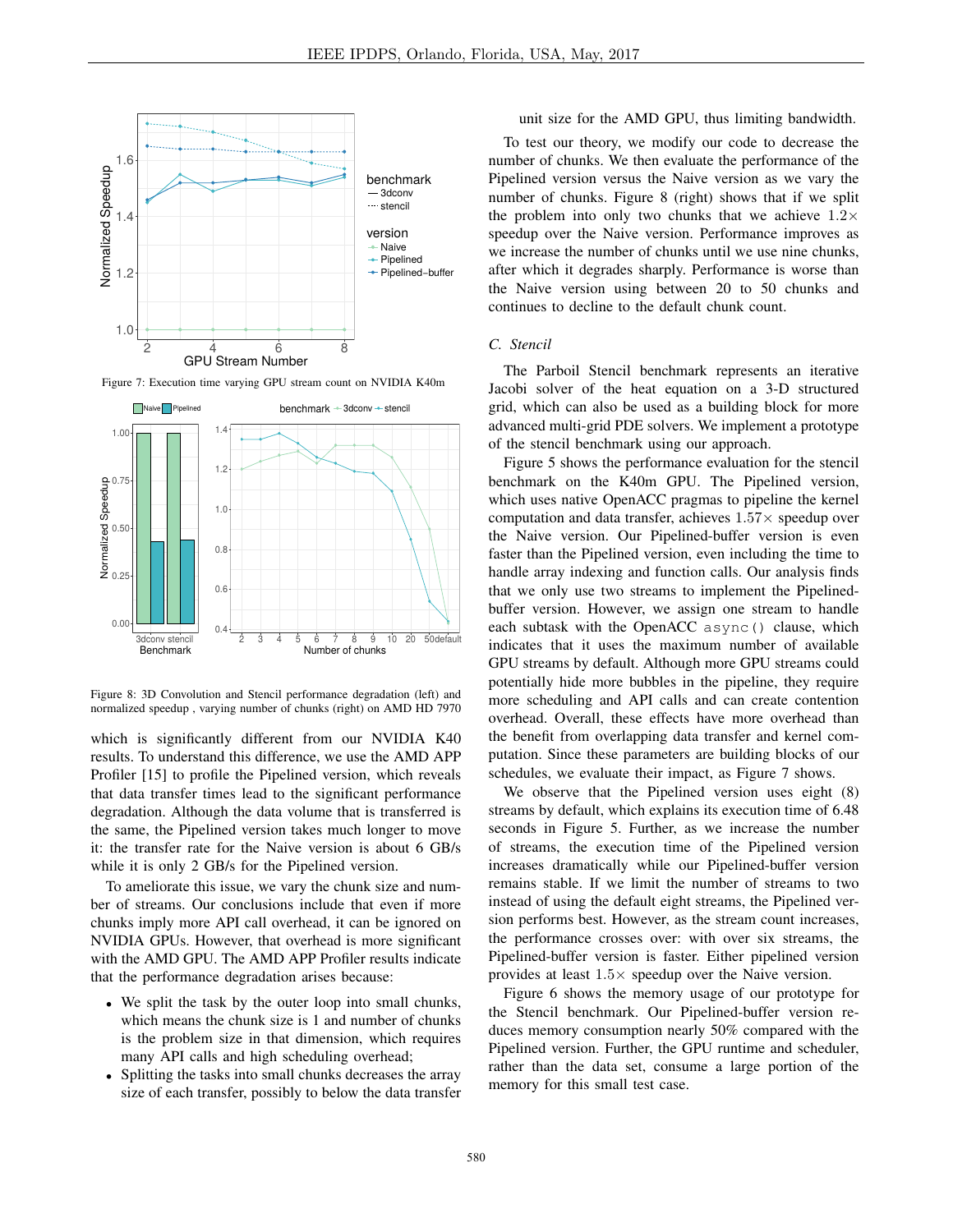The stream count can significantly affect memory use. The Pipelined version requires more memory to schedule the streams and to maintain the corresponding information. Our Pipelined-buffer version also requires a larger buffer allocation. Also, memory use increases slightly as we increase the stream count. Our approach always reduces memory consumption nearly 50% for the Stencil benchmark.

Figure 8 (left) shows the poor performance of Parboil Stencil on the AMD HD 7970 with the default number of chunks. For the Stencil benchmark, the Naive version is 56% faster than the Pipelined version. We again verify that reduced effective transfer bandwidth leads to the performance loss. Figure 8 (right) shows that with two chunks, the Pipelined version achieves  $1.35\times$  speedup over the Naive version. As we increase the number of chunks to four, performance improves slightly. With more chunks, performance degrades until it is the same as the Naive version between 10 and 20 chunks, after which it becomes worse. The results with the 3D convolution and Stencil benchmarks demonstrate that data transfer bandwidth and API overhead limit the benefit of pipelining on the AMD GPU. More chunks require more API calls and scheduling overhead and reduce the chunk size below that required to maximize data transfer bandwidth.

Overall for the Stencil benchmark, our approach significantly reduces memory use while performing competitively with a hand-coded OpenACC solution. Further, our approach automates index translation and scheduling, which improves programmability, thus increasing the key motivation to use directive-based extensions. We find that stream count can impede the OpenACC solution. Using too many GPU streams reduces performance of the Pipelined version, while our prototype is not sensitive to stream count.

### *D. Lattice QCD*

Quantum Chromodynamics (QCD) is the component of the standard model of elementary particle physics that governs the strong interactions. Our Lattice QCD benchmark is a larger application from the SciDAC Lattice Group. The main computational subroutine has several parallel regions, which operate on a high-dimensional lattice. These features complicate a hand-coded implementation, which indicates that programmability is particularly important. The problem size can be formalized by  $O(Cn^4)$  where C is a relatively large constant. We evaluate our prototype with three data sets: n=12 (small), 24 (medium), and 36 (large).

Figure 5 shows the performance of the Lattice QCD code. In the large test case, our prototype delivers  $1.54 \times$  speedup over the Naive version. The huge indexing operation to map the high-dimensional space to the pre-allocated buffer probably leads to the performance difference. We pass the offset variables into the OpenACC kernel region to point to the corresponding location inside the pre-allocated buffer. Since the kernel is much larger and contains many more array element accesses, the index calculations, additional operations inside the kernel, reduce performance compared to the hand-coded version. Nonetheless, the Pipelined-buffered version significantly outperforms the Naive one.

Figure 6 shows that compared with the Pipelined version, our prototype significantly reduces memory use. As we increase the problem size, the memory savings also increase. For the largest test case, our approach reduces GPU memory use up to 79% and achieves competitive performance.

### *E. Matrix Multiplication benchmark*

Matrix multiplication is a fundamental building block for many scientific computing applications. Moreover, the algorithmic patterns of matrix multiplication are representative. In our previous benchmarks, all data transfers are contiguous. In this section, we use the Matrix-Multiplication benchmark from Polybenchmark suite as a case study to investigate the performance of our approach with noncontiguous data transfers.

We use a naive OpenACC matrix multiplication implementation from Polybenchmark suite as our "baseline". With the matrix multiplication  $A \times B = C$ , this Naive implementation assigns one GPU thread to each element in matrix C. Each GPU thread gathers a line of A and a column of B and then calculates the corresponding element in C.

Many optimization methods have been developed to improve matrix multiplication performance; matrix blocking or tiling is an important one. By splitting the matrix into tiles, the size of each sub-matrix can be controlled to fit in shared memory. We assign one GPU thread block to each sub-matrix multiplication after loading the elements into shared memory. We accumulate these results into C. Ensuring shared memory use with OpenACC is difficult; we use the private() and cache() clauses. We denote this version as the "block-shared" version. Each task only needs data from a column of blocks in matrix A and a row of blocks in matrix B. We then apply our previous approach to this benchmark, partitioning the inputs and tasks into chunks by columns in A and rows in B. We assign one GPU stream to each task and copy the necessary data to a pre-allocated buffer. Mapping columns of blocks in Matrix A requires non-contiguous data transfers. After that we launch the computation kernel, and finally pipeline these GPU streams. This version is our "pipeline-buffer" version.

Figure 9 shows matrix multiplication performance across versions on an NVIDIA K40 GPU. We observe that the block-shared version, which uses block partition and shared memory, can achieve up to  $3 \times$  speed up over the baseline: Using shared memory significantly reduces global memory access. We also observe that our pipeline-buffer version achieves almost the same performance as the block-shared version. We then use NVIDIA Visual Profiler to profile these two versions. We find that since the matrix multiplication is compute bound, the data transfer takes little time compared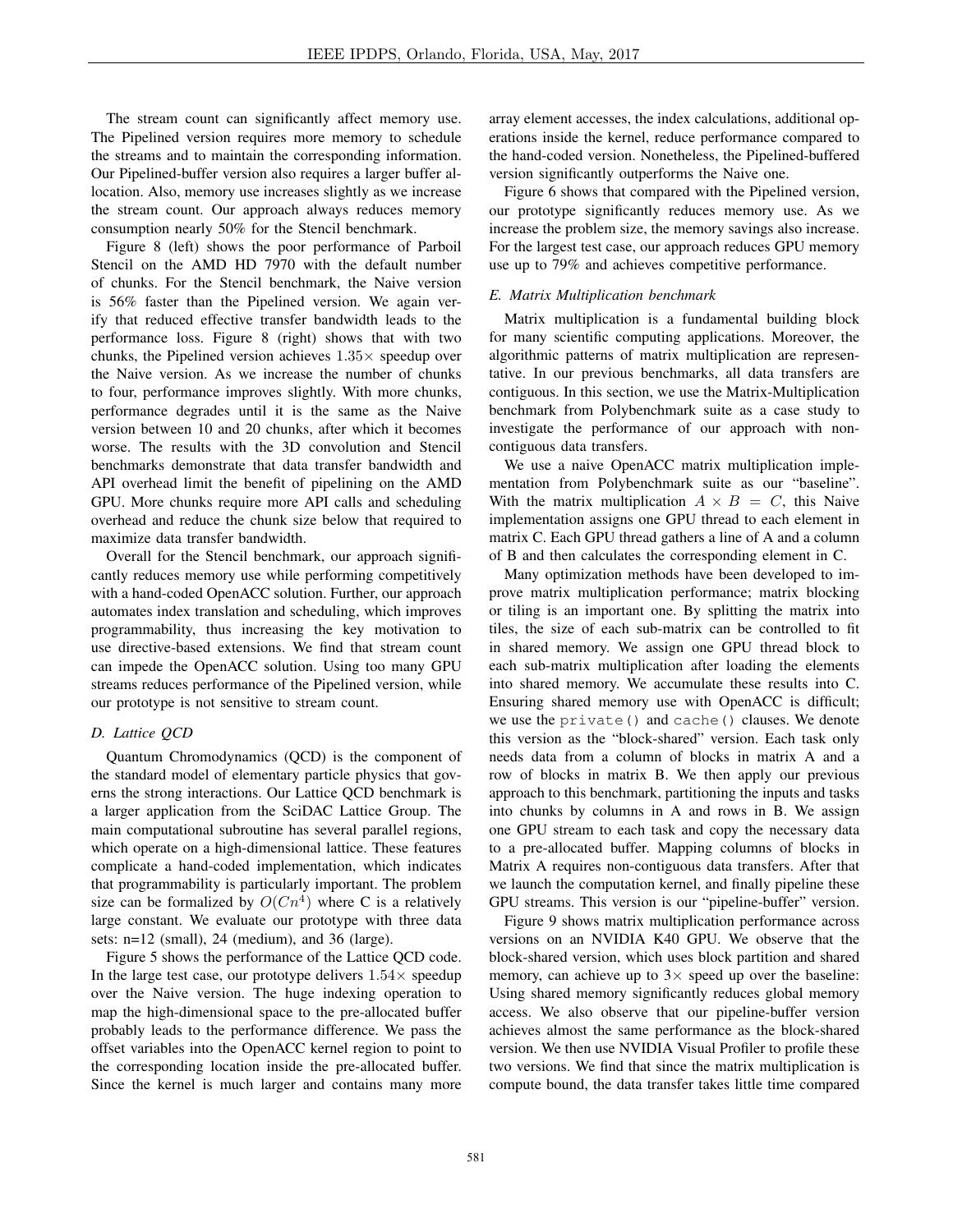

Figure 10: Matrix Multiplication memory consumption on NVIDIA K40m

to kernel computation. Although non-contiguous data transfers take more time, it can be completely overlapped with the kernel computation. Thus, the two versions achieve nearly the same performance.

Figure 10 shows the memory usage of our Matrix Multiplication versions. Pipelined-buffer significantly reduces memory consumption. As we increase the problem size, the memory savings also increase. Since we only split the Matrix A and B, if the data size is large enough, it reduces memory use nearly 66% while delivering competitive performance. This savings allow the Pipelined-buffer to compute, with no performance loss, problem sizes that exceed GPU memory for the other two versions, as shown by the two rightmost problem sizes in Figures 9 and 10.

### *F. Evaluation Summary and Discussion*

We implement a prototype using our approach for the Parboil Stencil benchmark, the Polybench 3D Convolution and Matrix Multiplication benchmarks, and a Lattice QCD application. Our approach significantly reduces GPU memory use while delivering competitive performance to a handwritten pipelined version. The complex relationship between concurrency in data transfers, kernel launching, and stream scheduling overhead makes optimal performance difficult to achieve with hand-coded approaches. The trade-off does not have a constant solution but choosing the wrong values can adversely impact performance.

In terms of memory consumption, our implementation can save a huge portion of GPU memory for these benchmarks. Our results demonstrate that we can save more memory as the size of the test case increases. This increase in savings is because splitting the task into multiple sub-tasks decreases the space complexity of the code by one dimension. For example, we decrease the space complexity of the Lattice QCD application from  $O(n^4)$  to  $O(Cn^3)$ , where C is a coefficient related to the dimension that we split. Thus, we can save more memory space with a larger split dimension,

The implementation of our prototype revealed limitations of OpenACC for this pattern. The naive offloading model, synchronously copying and executing in sequence, is inefficient. However, manually pipelining the kernel computation and data transfer significantly reduces programmability. Moreover, this approach allocates GPU memory based on the host array size; no "partial array asynchronous copy" APIs are available. Thus, regardless of the use of synchronous or asynchronous copies, we must allocate the entire array in the GPU memory, exactly the same size as on the host. Our approach, by mixing CUDA and OpenACC APIs, handling the indexing to map the host array to a pre-allocated device buffer, and scheduling data movement and kernels correctly, addresses this problem. Our proposed extension improves programmability while achieving high performance and significant reductions in memory use.

We also find that the AMD GPU is sensitive to the number of chunks that we create, unlike NVIDIA GPUs. Using more chunks suffers from more API calls and scheduling overhead. Moreover, if the chunk size is too small, the data transfer does not achieve full bandwidth.

We also investigate the feasibility of integrating noncontiguous data transfers into our approach. Our results shows that although the non-contiguous data transfers take much longer, they can be perfectly overlapped with compute bound kernels like matrix multiplication. Our approach could significantly reduce memory usage while delivering competitive performance in this case.

Our prototype results show that directive-based programming models for accelerators should include our partitioning and pipelining extension. This approach significantly improves performance and programmability. It also supports running applications with huge data sizes without complex coding changes.

### VI. RELATED WORK

In this paper, we design a method to support compilerimplemented pipelining for data transfer and compute overlap in directive-based models such as OpenMP [2] and OpenACC [4]. Our preliminary work [16] presents some benefits of this approach. While double buffering, or pipelining in general, is a common manual optimization, it is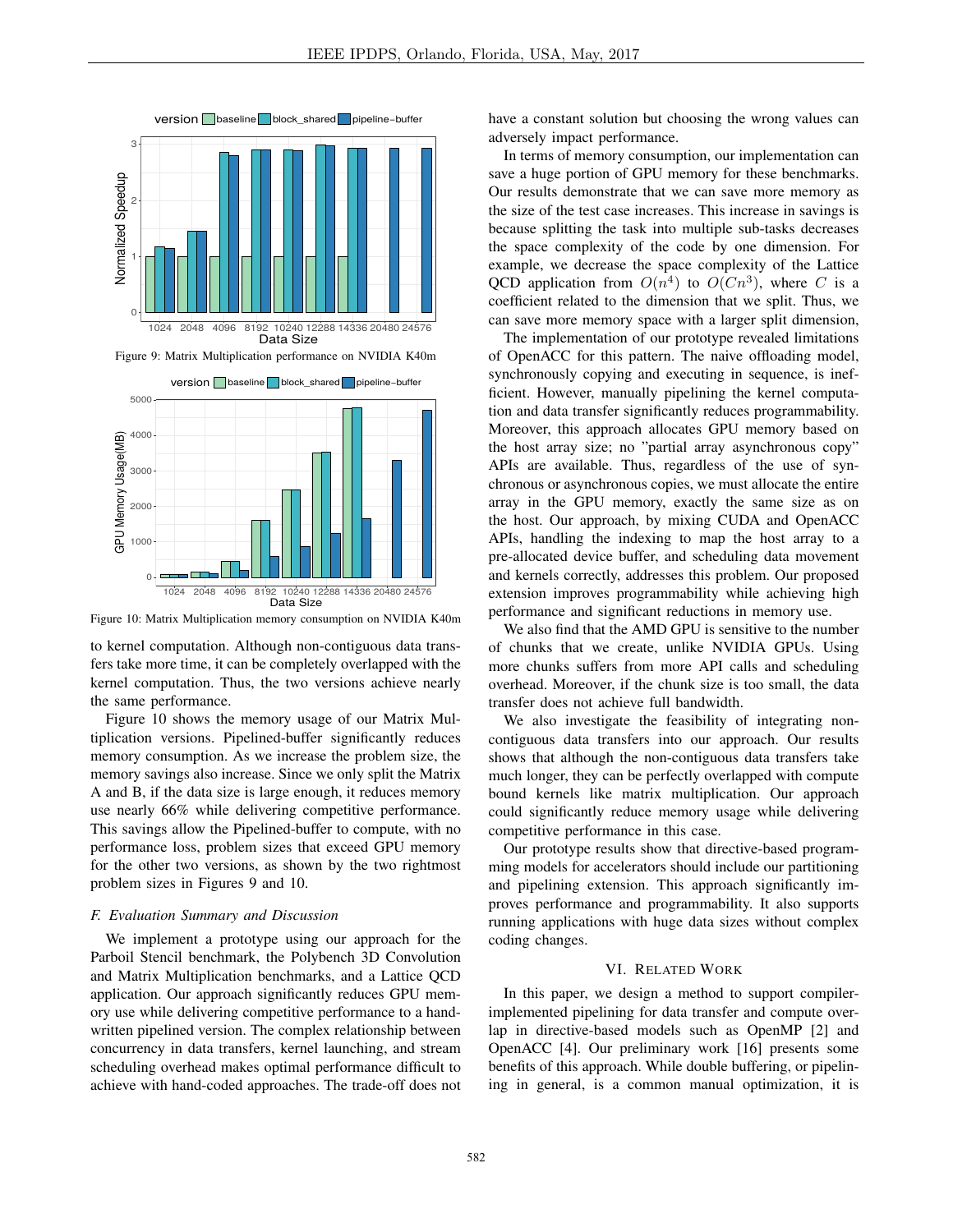not a common facility of either production programming models or research prototypes although some have explored mechanisms that could support it.

Task-based models like OmpSs [17], [18], [19] and StarPU [20] construct graphs of "tasks" composed of statically sized chunks of data and computation, which are then scheduled. A user can achieve overlap by subdividing a given loop into a number of tasks, as long as they select the size and translate addresses manually. Our extension dynamically generates a range of logical tasks from the representation provided by the user, providing a similar result but giving the runtime more flexibility.

Higher-level logically global models like Legion [21] encode the structure of their data and computation as part of the base model and can apply optimizations like those that we discuss in their runtimes. The challenge with these is that they cannot be incrementally applied to existing codes, requiring significant refactoring if not rewriting. Similarly, logically global models like Chapel [22] support optimization of abstract loop computations through custom domain maps and other policies, but existing codes must be modified significantly to use them.

CoreTSAR [23], [24] explores automated coscheduling between devices with potentially disjoint memory spaces. CoreTSAR uses mapping functionality that associates data to computation along a single dimension for certain specific patterns. Our specifications take similar information to the array association pattern employed by CoreTSAR. However, CoreTSAR uses this information to divide computation across devices rather than to overlap computation and communication and to reduce memory use.

Our extension maps high-dimensional arrays to a lowdimensional buffer, from non-contiguous to contiguous. Recent studies on MPI libraries such as MVAPICH2 [25], [26], [27], MPICH2 [28], [29], [30], and OpenMPI [31] provide such support to pipeline data transfers between PCIe with the data transfer on high performance interconnects to optimize bandwidth. Some of the custom data-type facilities of these libraries provide similar specification facilities to those that we propose, but differ in that they represent the data type as a whole rather than as something tied to computation and thus indexable as part of one.

At the system level, studies such as ADSM [32], CGCM [33], Spark-GPU [34], and RSVM [35] provide compiler-based optimizations for data management and movement between CPUs and GPUs, depending on static or dynamic compile-time analysis or on programmer supplied annotations. Our extension provides an interface to map data from high dimensional host arrays to low dimensional device buffers, which significantly simplifies the use and application of those optimizations.

Current compute nodes with over 256-GB system memory support large memory applications like weather forecasting. However, current GPUs only have 5GB to 12GB of discrete GPU memory, a major obstacle in porting these applications to accelerators. Beyond the size restrictions imposed by accelerators, neither OpenMP nor OpenACC have any mechanism to deal with an out-of-memory situation on the device. When one occurs, the user cannot recover from the associated error. Our extension not only improves the usability of streaming kernels on these platforms, but also codee portability by making it more resilient to changes in device memory sizes.

#### VII. CONCLUSION

In this paper we propose a directive-based pipelining extension for offload models such as OpenMP 4.X and OpenACC. Our extension allows GPU programmers to pipeline data transfers without major refactoring, thus automating overlap of computation and communication. Further, mapping subsections of the host array to a device buffer reduces memory requirements. To show the benefits of our design, we choose four applications: the Stencil benchmark from the Parboil suite, the 3D Convolution and Matrix Multiplication benchmarks from the Polybenchmark set, and a SciDAC Lattice QCD application. We extend them with our prototype runtime and present a detailed evaluation that compares the programmability, performance and GPU memory consumption of our approach to that of a naive OpenACC version.

Our results show that our extension can significantly reduce memory consumption and deliver excellent performance. The memory savings of our approach increase with problem size. Moreover, our implementation is less sensitive to the number of streams used than a typical hand-coded pipelining solution; choosing the wrong stream count can significantly degrade performance with the Pipeline version.

Our prototype implementation already shows the benefit of our directive-based pipelining extension, in terms of programmability, performance and memory consumption for some specific applications. We will continue this work by investigating more benchmarks and use-cases for our extension. Currently, our experiments use NVIDIA and AMD GPUs; we will test and analyze our approach on other systems, such as Intel Xeon Phi co-processors, and even multinodes with different accelerators. We are also considering a source-to-source translator based on our previous work [23], [24]. The current extension is still in the early stages in how to define dependencies. We will design a function-based extension that allows the developer to pass in a function pointer to improve that functionality. Integrating powerful compilerlevel code analysis and optimization could significantly improve performance, especially for the indexing and API call overhead. Finally, we will further study how the other parameters affect our design and integrate a performance model in an autotuning scheduler.